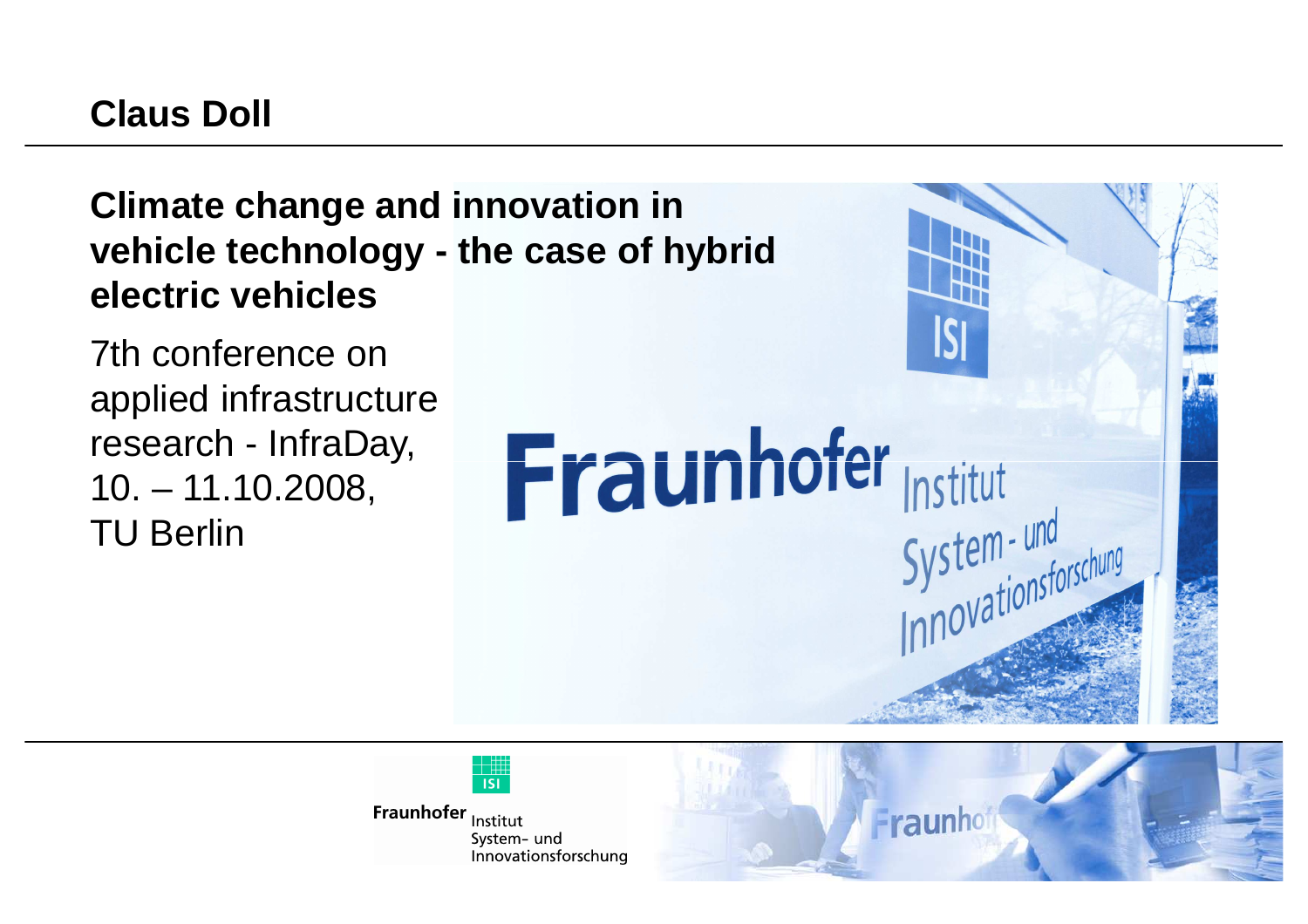### **Structure**

- 1.The hybrid propulsion technology
- 2.Assessment of climate impacts
- 3.Innovation potentials
- 4.Markets and competition
- 5.**Conclusions**



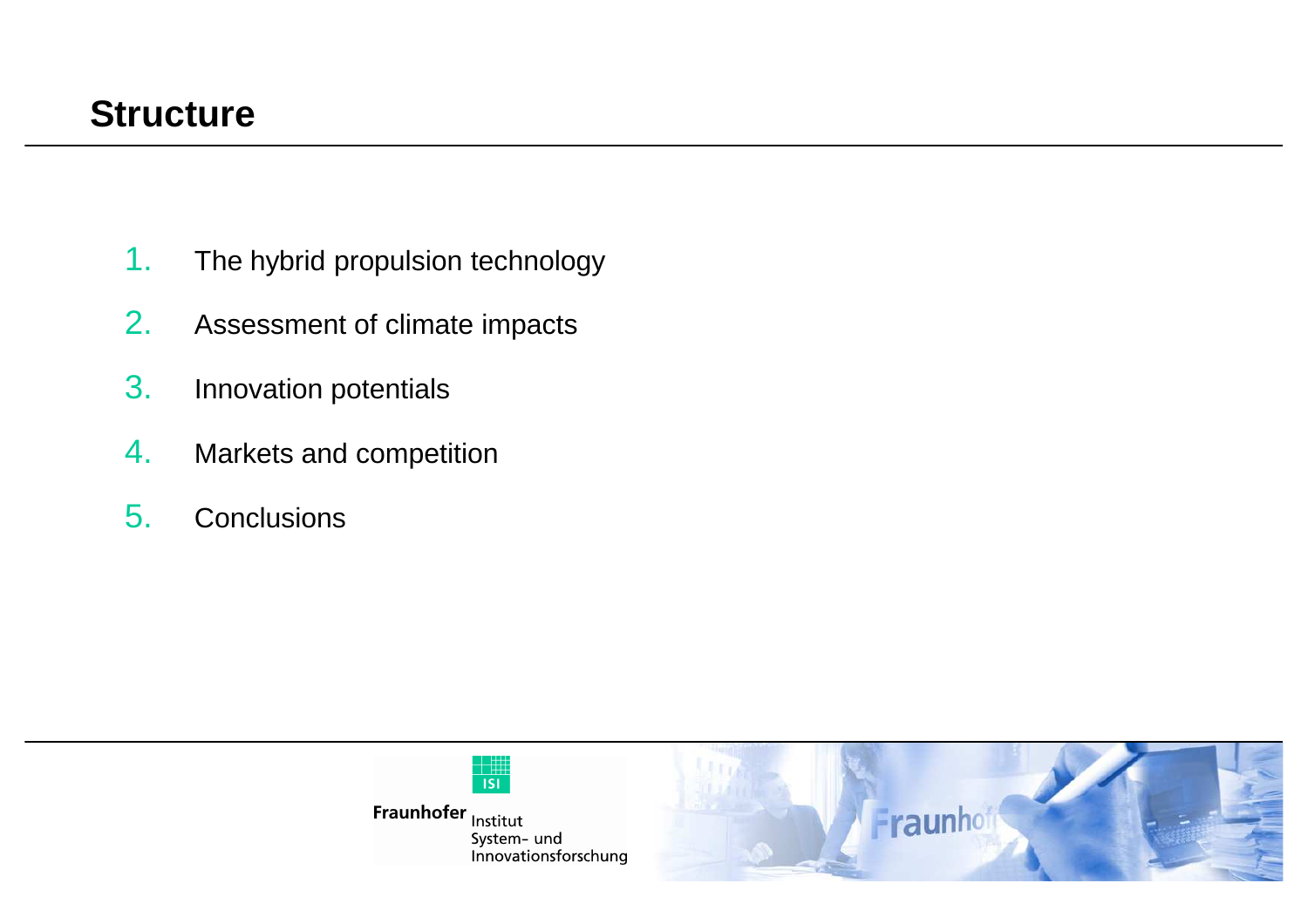# **Introduction to the hybrid propulsion technology**

- 1. Low efficiency of combustion engines at low speeds or during acceleration, but long range and fast fuelling
- 2. High efficiency of electric motors across a wide speed range, but short range and slow fuelling of batteries
- 3. Ability of batteries to use brake energy (recuperation), but extra battery weight has to be moved around
- 4. Full (or strong) hybrids can drive fully or partly emission and noise free in local areas
- Hybrid cars are a suitable concept for mainly urban traffic with frequent start-<br>stop cycles and shorter driving ranges stop cycles and shorter driving ranges



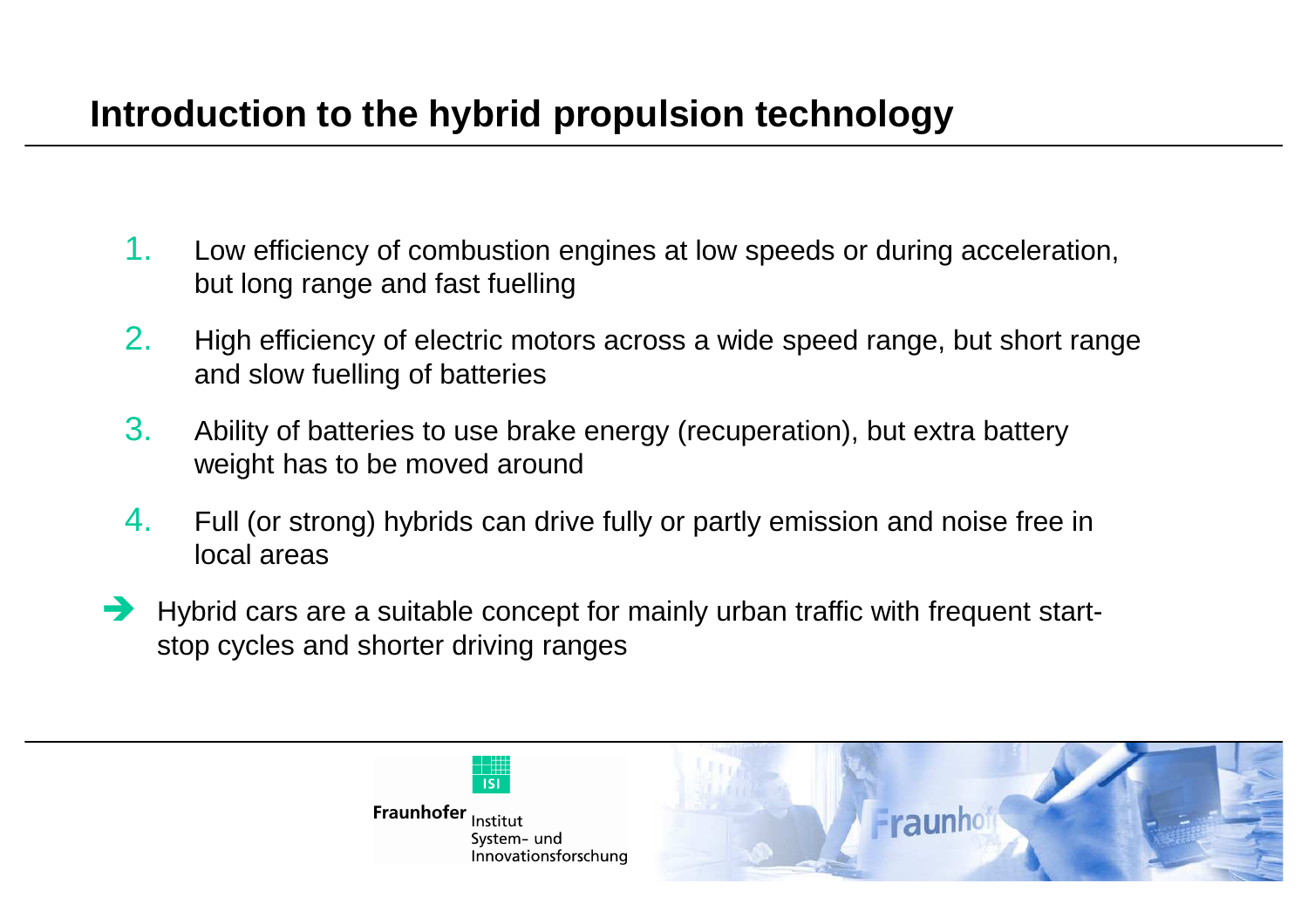# **Introduction to the hybrid propulsion technology**

Types of hybrid car technologies:

- 1. Mild hybrids: electric motor supports acceleration (booster)
- 2. Full hybrid: electric motor takes over at low speed, combustion engine is considerably down-sized
- 3. Parallel hybrid: power of electric and combustion engine is added for propulsion
- 4. Serial hybrid: Combustion engine charges the battery, propulsion by electric motor only
- 5. Power split (Toyota): two e-motors for generation and propulsion with planetary gear for power adding
- 6. Plug-in hybrid: Big battery with long range, which has to bee loaded at the grid electricity network ( $\rightarrow$  vehicle to grid concept)





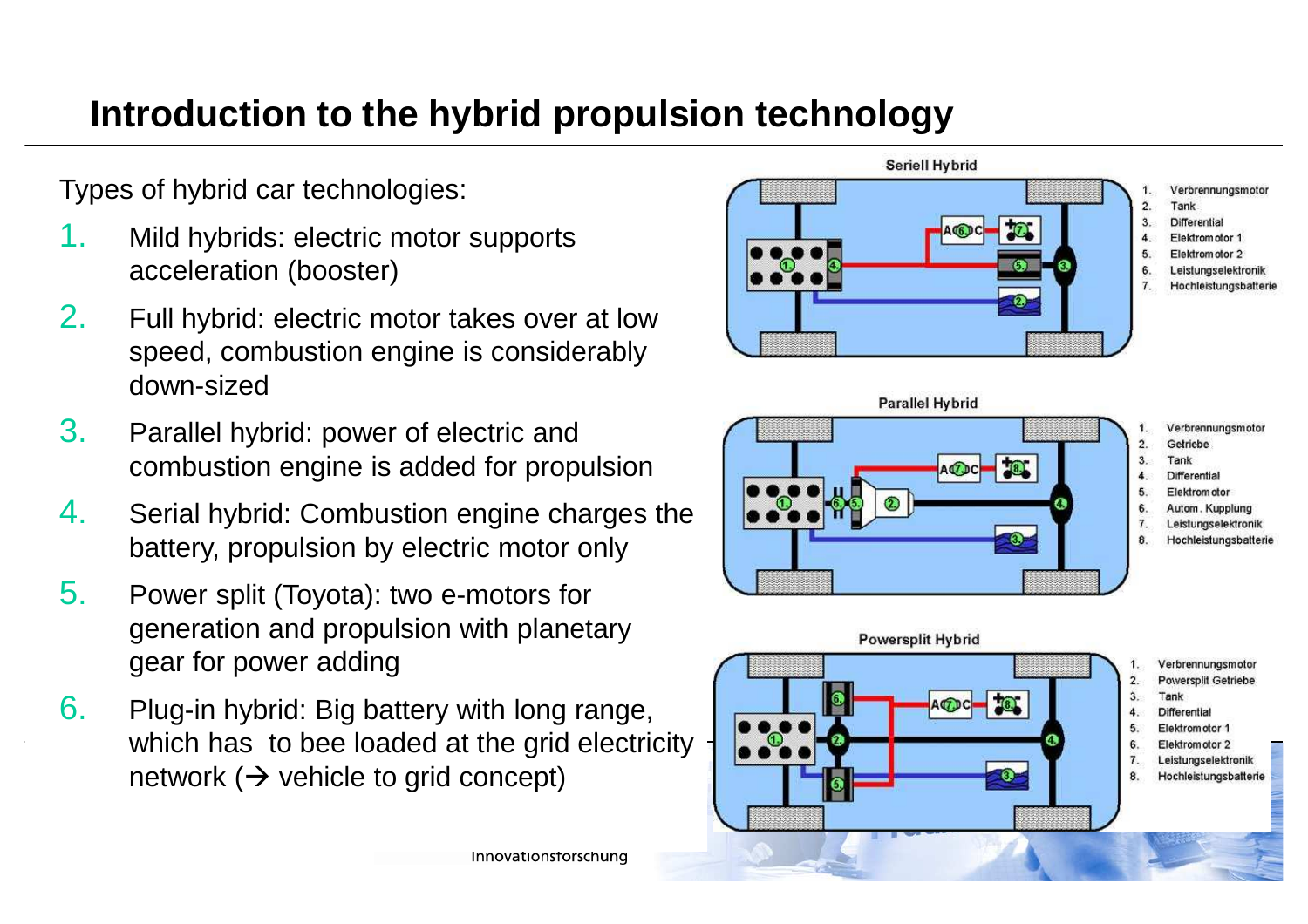# **Current commercial hybrid car models**

### Sales and fuel efficiency indicators for some hybrid models (USA 2006)

| <b>Market and model</b>      | <b>Fuel consumption</b><br>outside urban areas | <b>Fuel consumptions in</b><br>urban areas | <b>Vehicles sold in the USA</b><br>2006 |
|------------------------------|------------------------------------------------|--------------------------------------------|-----------------------------------------|
|                              | I/100 km                                       |                                            | <b>Units</b>                            |
| <b>TOYOTA Prius</b>          | 4,6                                            | 3,9                                        | 106'971                                 |
| <b>TOYOTA Highland</b>       | 8,8                                            | 7,6                                        | 31'485                                  |
| <b>TOYOTA Camry</b>          | 6,2                                            | 5,9                                        | 31'341                                  |
| <b>TOYOTA total</b>          |                                                |                                            | 169'797                                 |
| <b>HONDA Accord</b>          | 8,2                                            | 11,8                                       | 5'598                                   |
| <b>HONDA Civic Hybrid</b>    | 4,6                                            | 4,8                                        | 31'253                                  |
| <b>HONDA Insight</b>         |                                                |                                            | 722                                     |
| <b>HONDA total</b>           |                                                |                                            | 37'573                                  |
| <b>FORD Mercury Marriner</b> | 10,3                                           | 13,1                                       |                                         |
| <b>FORD Escape+Marriner</b>  | 8,2                                            | 7,2                                        | 22'549                                  |
| LEXUS GS450h                 | 8,4                                            | 9,5                                        | 1'784                                   |
| LEXUS RX400h                 | 8,8                                            | 7,4                                        | 20'161                                  |
| <b>LEXUS total</b>           |                                                |                                            | 21'945                                  |
| <b>OVERALL</b>               |                                                |                                            | 261'864                                 |
|                              | System- und                                    | $\sigma$ um                                |                                         |

Innovationsforschung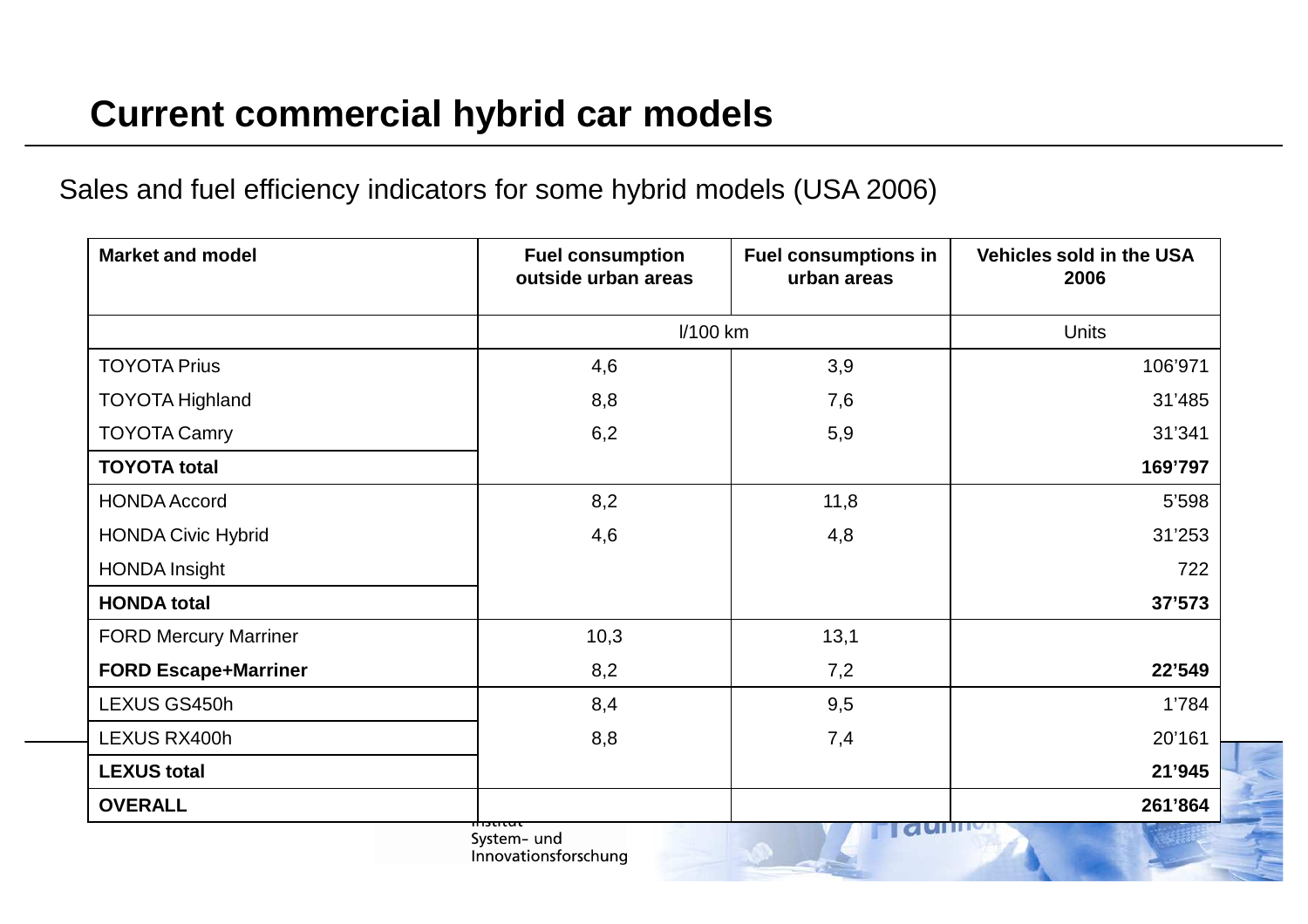### **Assessment of fuel costs and CO2 emissions**



Alternative Antriebspfade und Kenngrößen (PKW, ohne Steuern, heutige Energiepreise)

Quelle: Eigene Berechnungen und LBST 2007



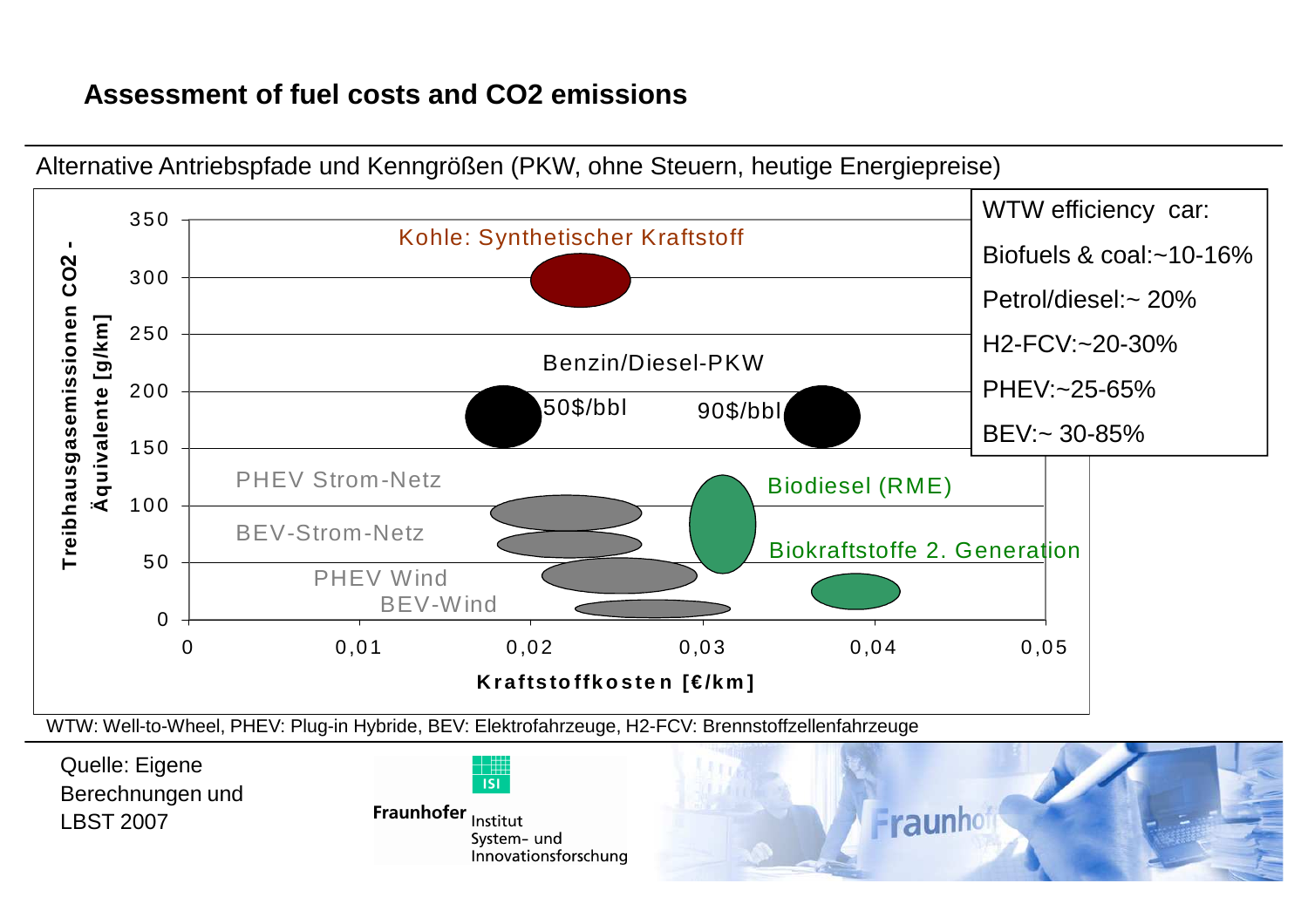#### **Assessment – Structure and ranges of extgernal cost estimates**



\* All networks, passenger cars - \*\* Urban and inter-urban highways, 60% fo all vehicle costs - \*\*\* Passenger carsData sources: Nash et al. (2003), Maibach et al., (2004 and 2007a, 2007b), DOT (1997), VTPI (2007); data has been processed to 2005 Euros by avearage price indices and exchange rates 2005.



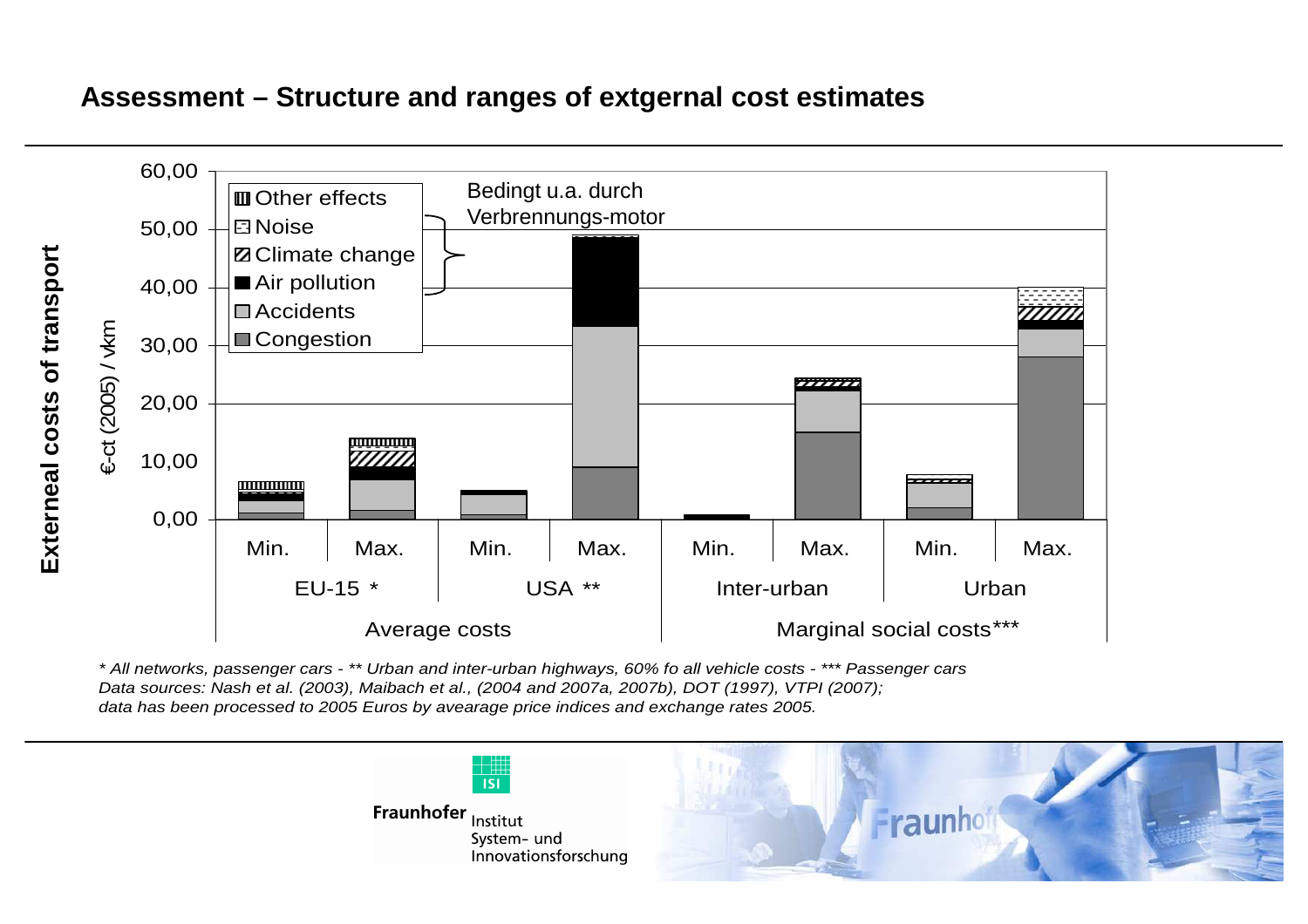### **Future development paths and challenges of alternative propulsion systems**

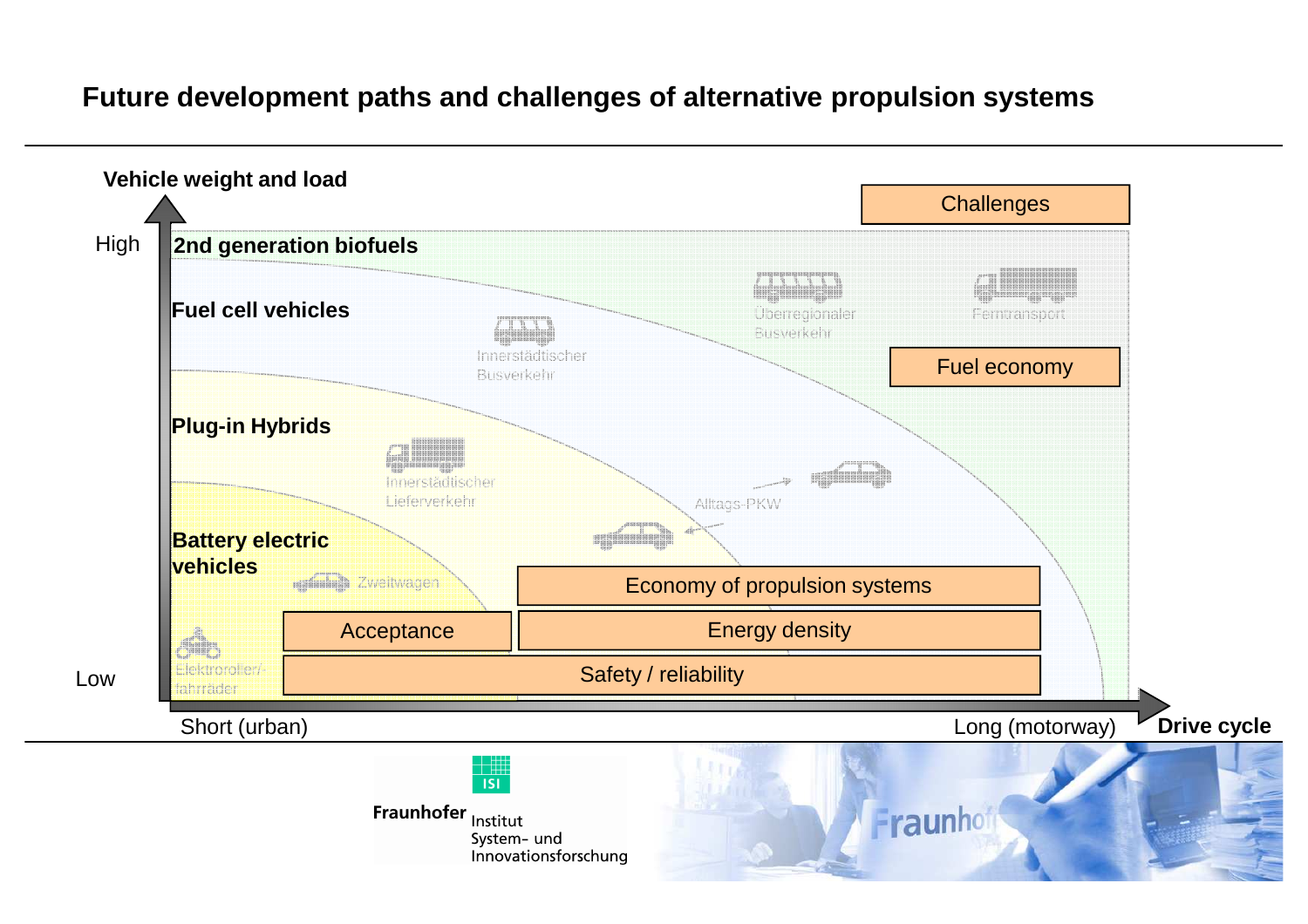Temporal storage of fluctuating (renewable) energy sources is multiple vehicle batteries. Requirement: intelligent power suply infrastructures

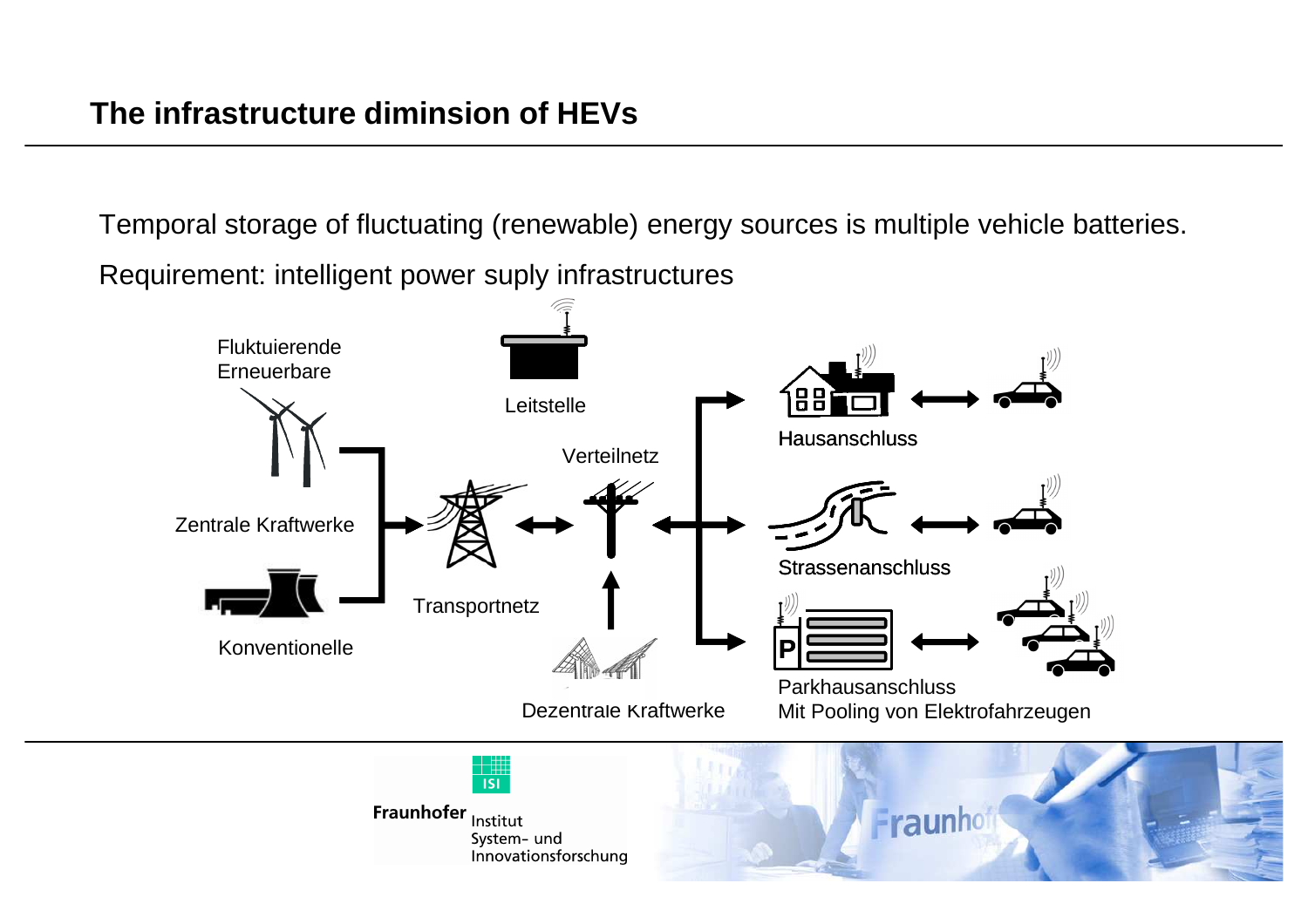Index of patent applications of hybrid vehicle technologies and their Components (1991 = 100)

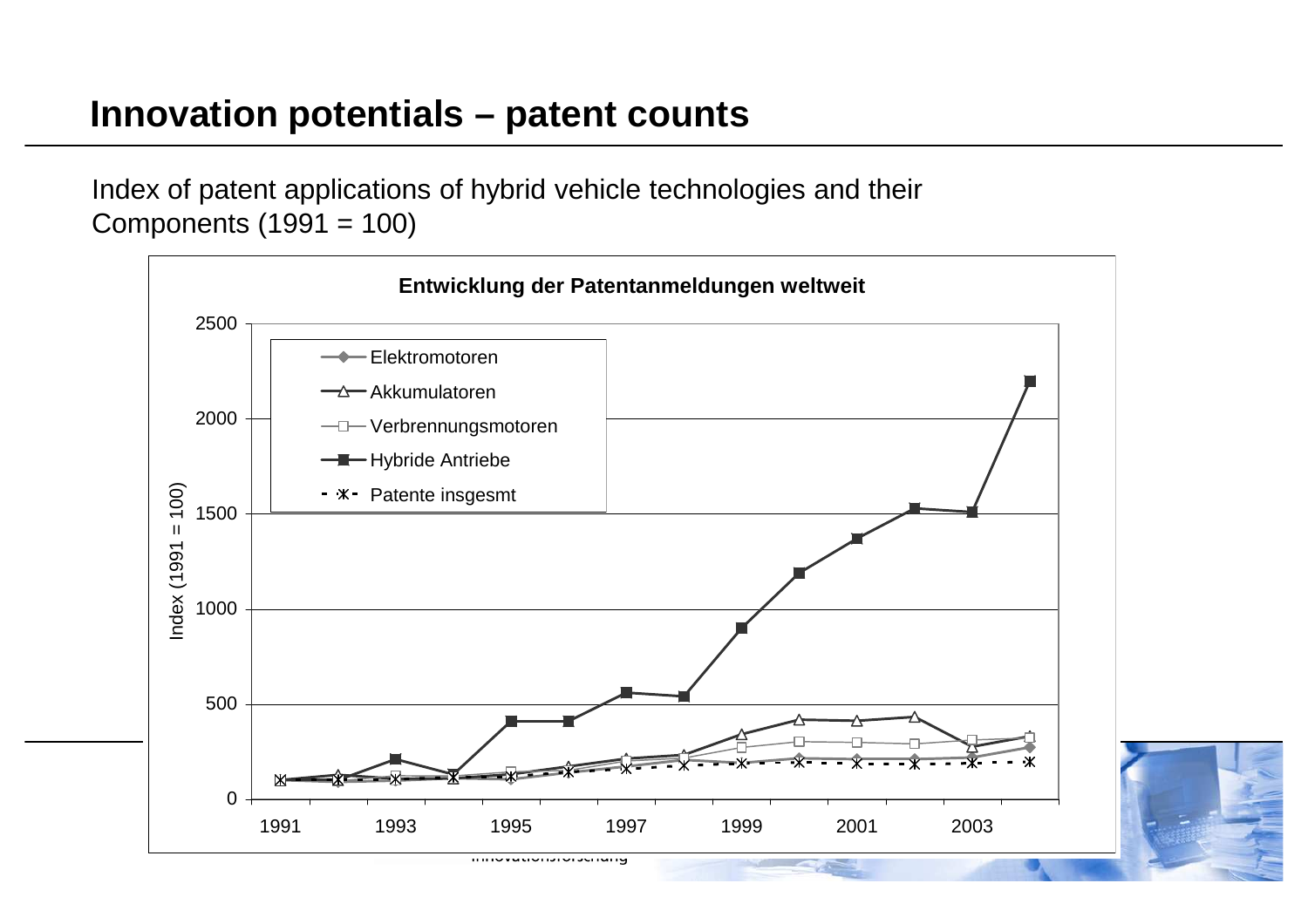Patent applications of hybrid propulsion systems worldwide by application country  $2000 - 2004$ 

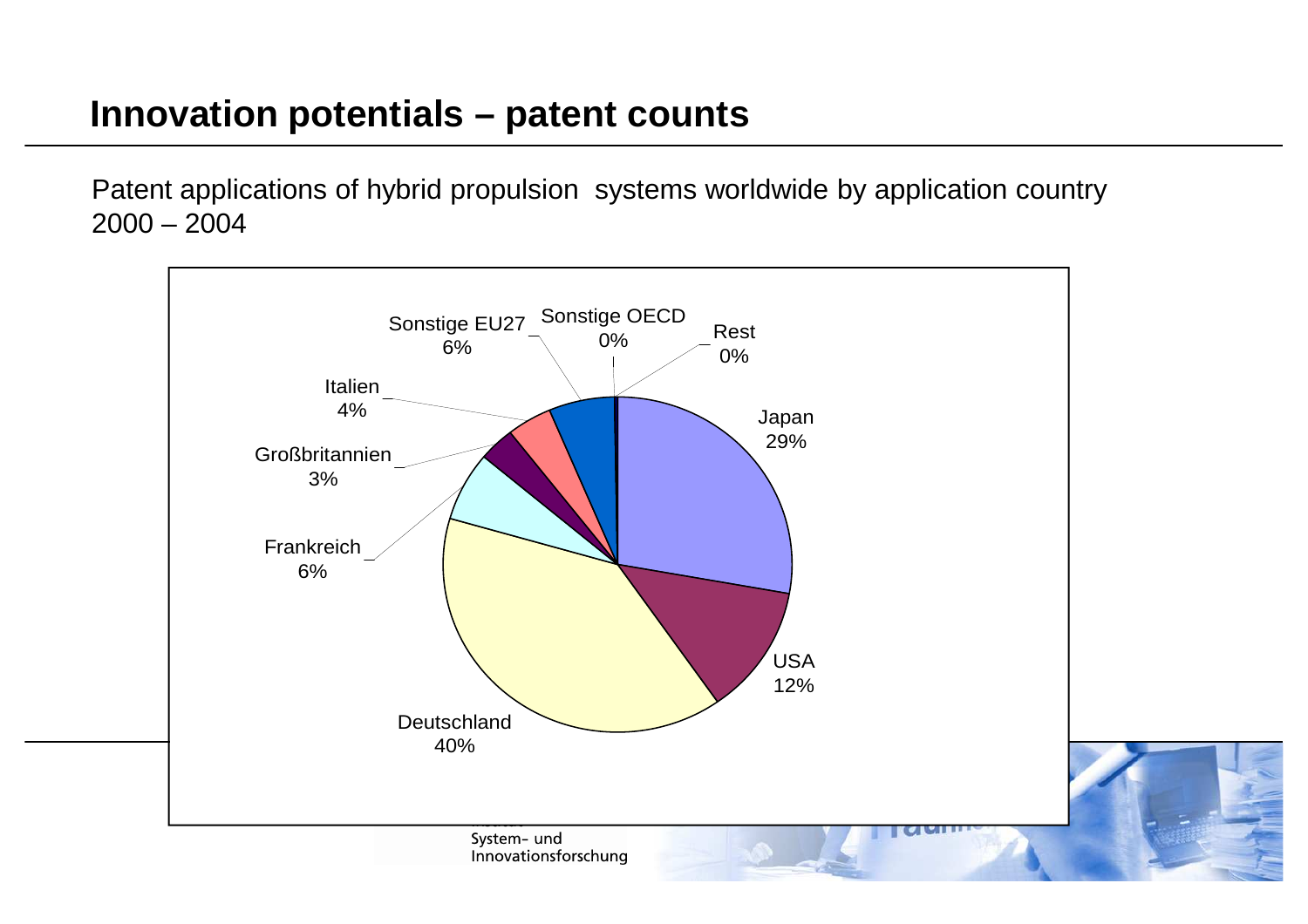# **Innovation potentials – specialisation of RTD**

RPA of hybrid propulsion technology and its components 2000 – 2004 in comparison to 1995 – 1999 by country

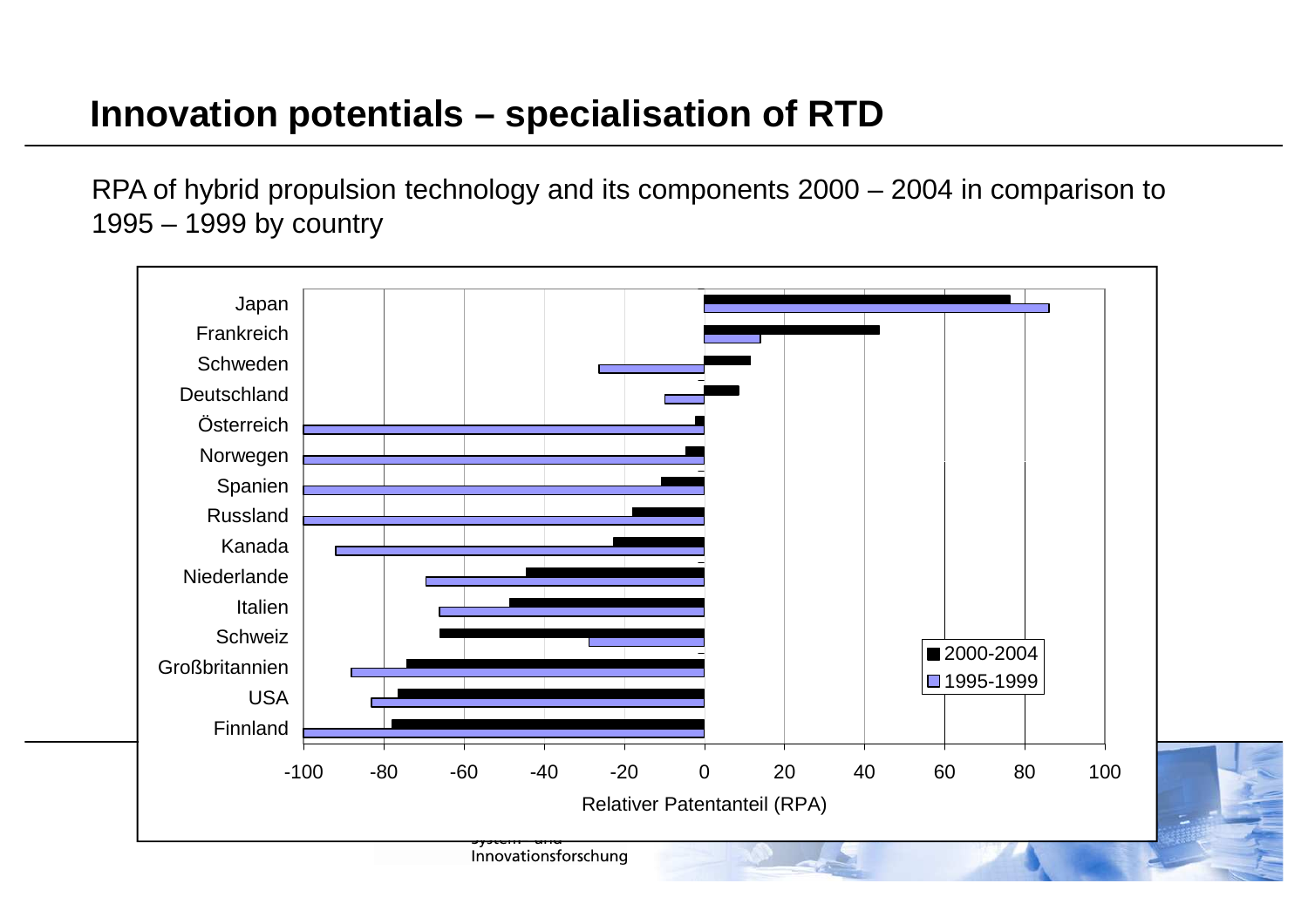Relative patent shares of hybrid propulsion systems for selected world regions over time

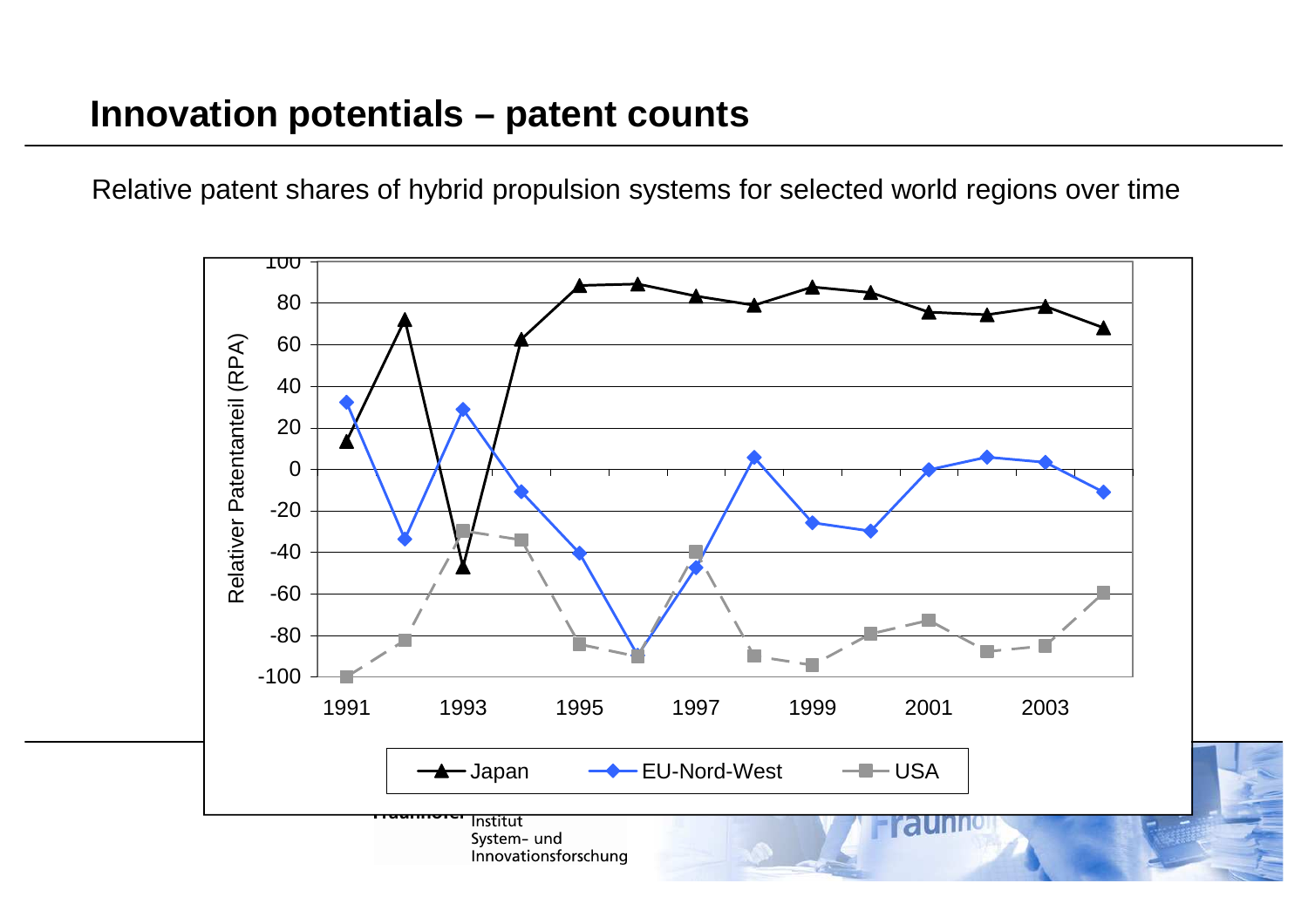### **Potential markets – current exports and imports**

Exports and Imports of vehicles with electric propulsion of the 15 most export-intensive nations in 2004

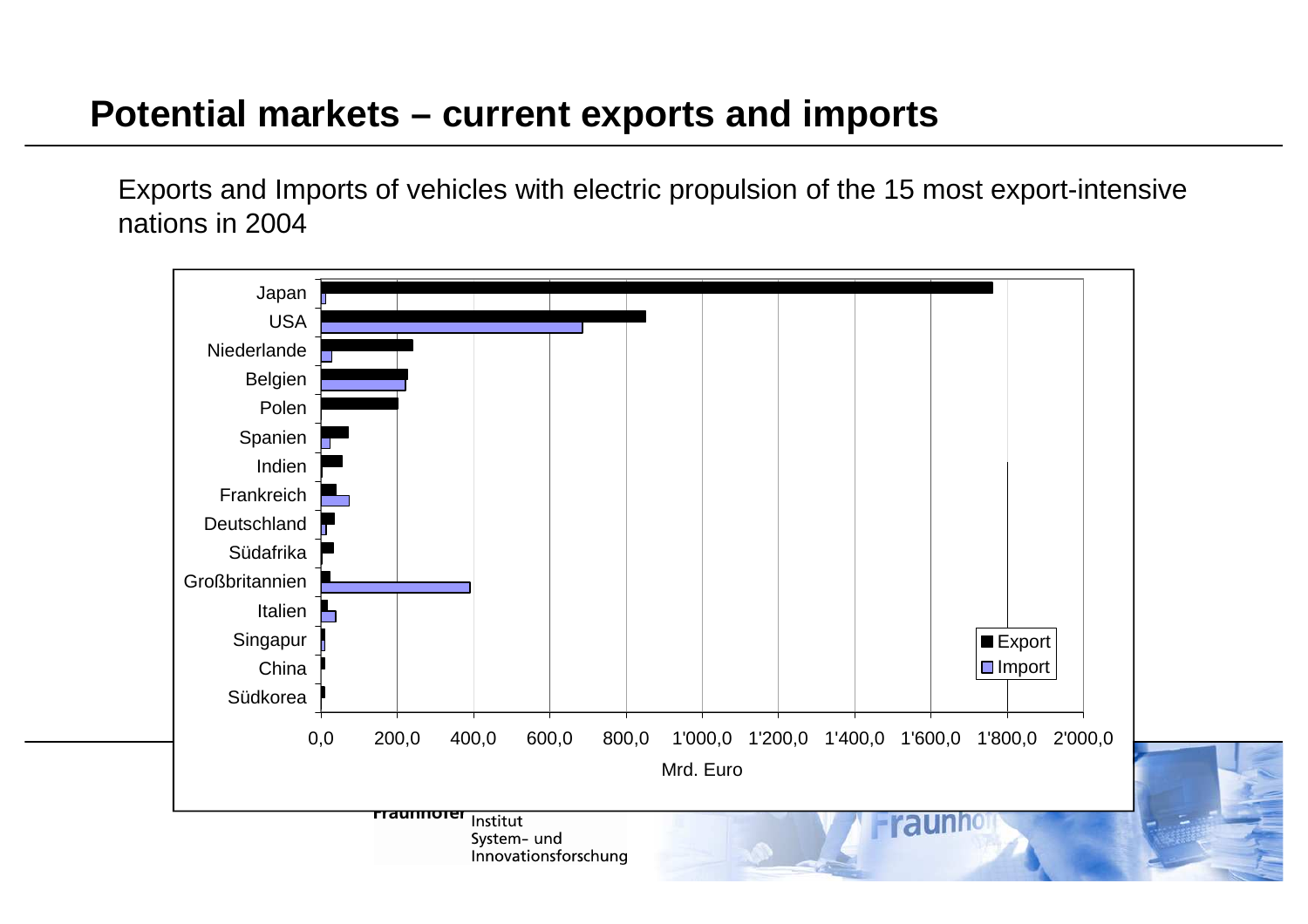### **Motives for buying hybrid vehicles by world regions**

Results of a poll by Continental among 800 customers in 8 countries

- grey: purchase with high conditions
- $\mathcal{C}$  orange: purchase in case of tax reduction

Major impact of price and state subsidies

No consideration of regulatory environment, but conditional purchase in UK → London<br>congestion charge congestion charge





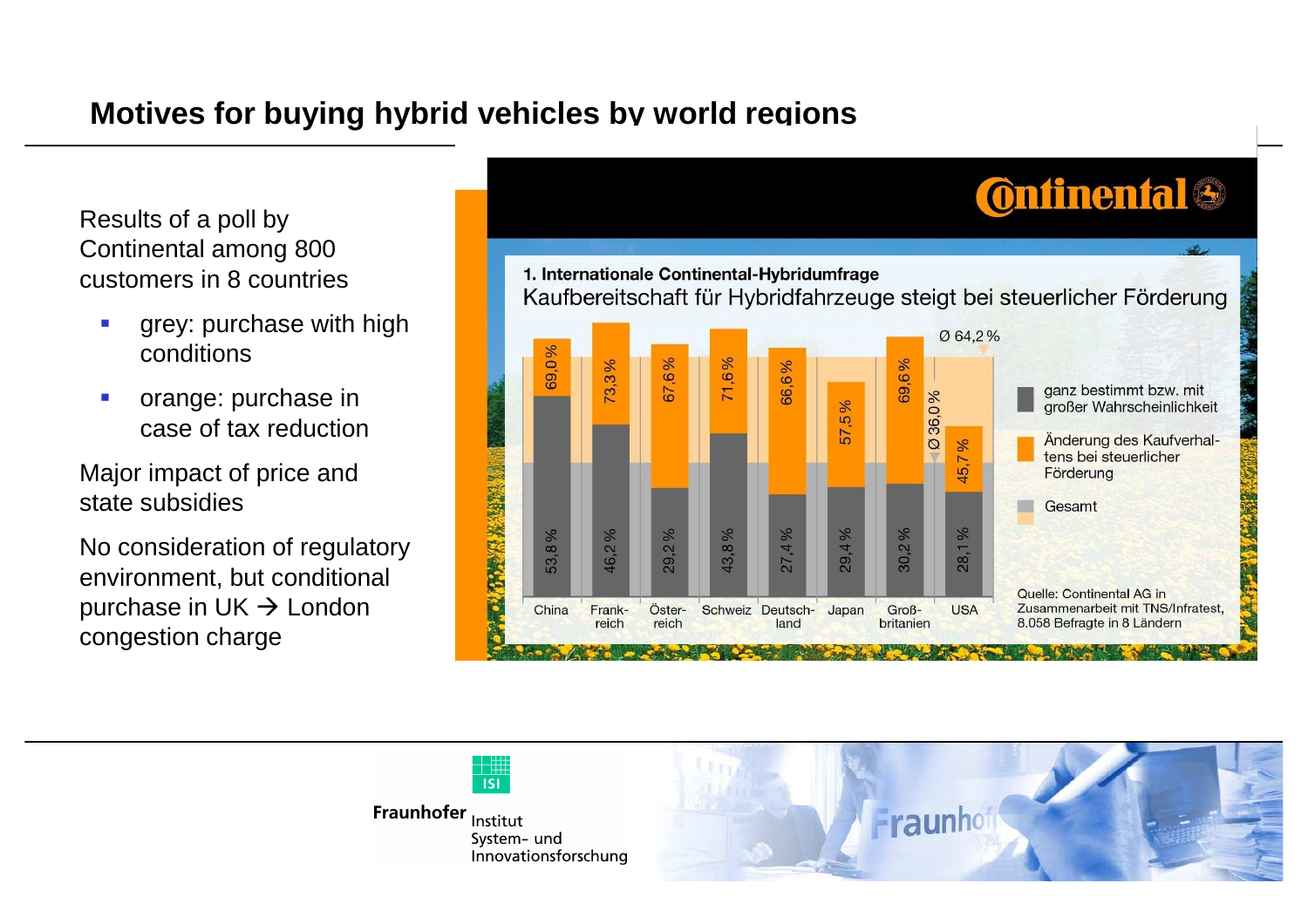# **Conclusions – SWAT analysis**

| <b>Strengths</b>                                                                                                                                                                                                                                   | <b>Opportunities</b>                                                                                                                                                                                                |  |  |
|----------------------------------------------------------------------------------------------------------------------------------------------------------------------------------------------------------------------------------------------------|---------------------------------------------------------------------------------------------------------------------------------------------------------------------------------------------------------------------|--|--|
| •Powerful car manufacturing industry<br>• well skilled engineers<br>• excellent staring position in some components, e.g.<br>combustion engines and car electronics<br>•Leading position in hybrid systems for special and<br>heavy goods vehicles | • ambiguous environmental policy of the European<br>Union<br>• growing cities worldwide plus growing concern of<br>citizens for environmental problems and well-off<br>consumers<br>• rapidly growing energy prices |  |  |
| <b>Weaknesses</b>                                                                                                                                                                                                                                  | <b>Threats</b>                                                                                                                                                                                                      |  |  |
| • general back-log in developing hybrid vehicle<br>propulsion systems<br>• no competence in the field of rechargeable batteries<br>• different environmental and transport policies in EU                                                          | • strong competition by catching-up countries<br>• shortage of specialised employees<br>• declining demand due to demographic change<br>•further preference of consumers towards diesel<br>technologies in cars     |  |  |



Fraunhofer <sub>Institut</sub> System- und<br>Innovationsforschung

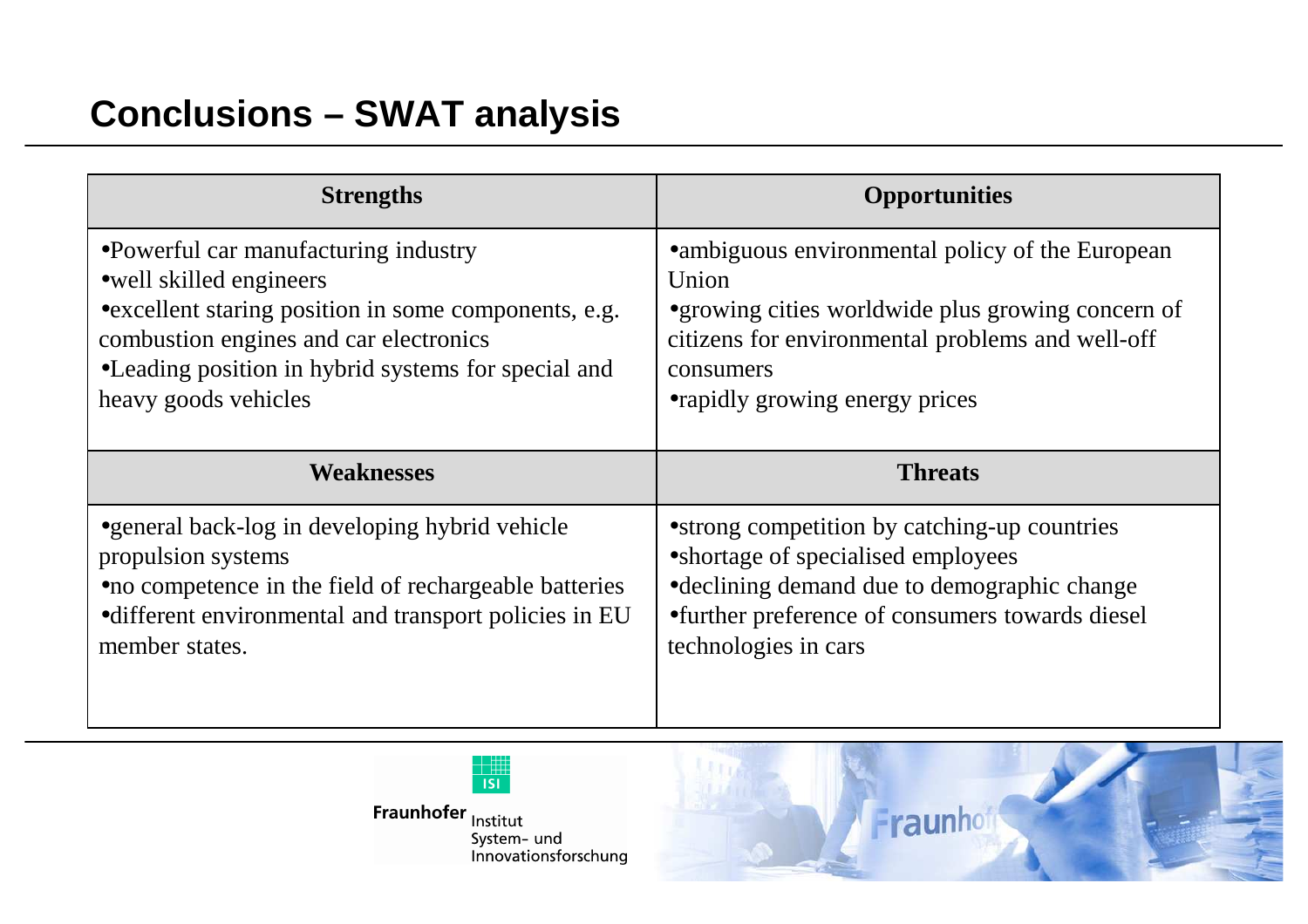### **Conclusions and recommendations**

- 1. Strengths:
	- •High potential for most technical components of HEVs in Europe.
	- •Sensitivity of European policy and citizens towards environmental issues
- 2. Technological challenge:
	- •Development of competence in battery development
- 3. Implementation challenges:
	- •Environment supporting low carbon propulsion technologies
	- • Clean propulsion does not suffice => embedding in larger living and mobility concepts